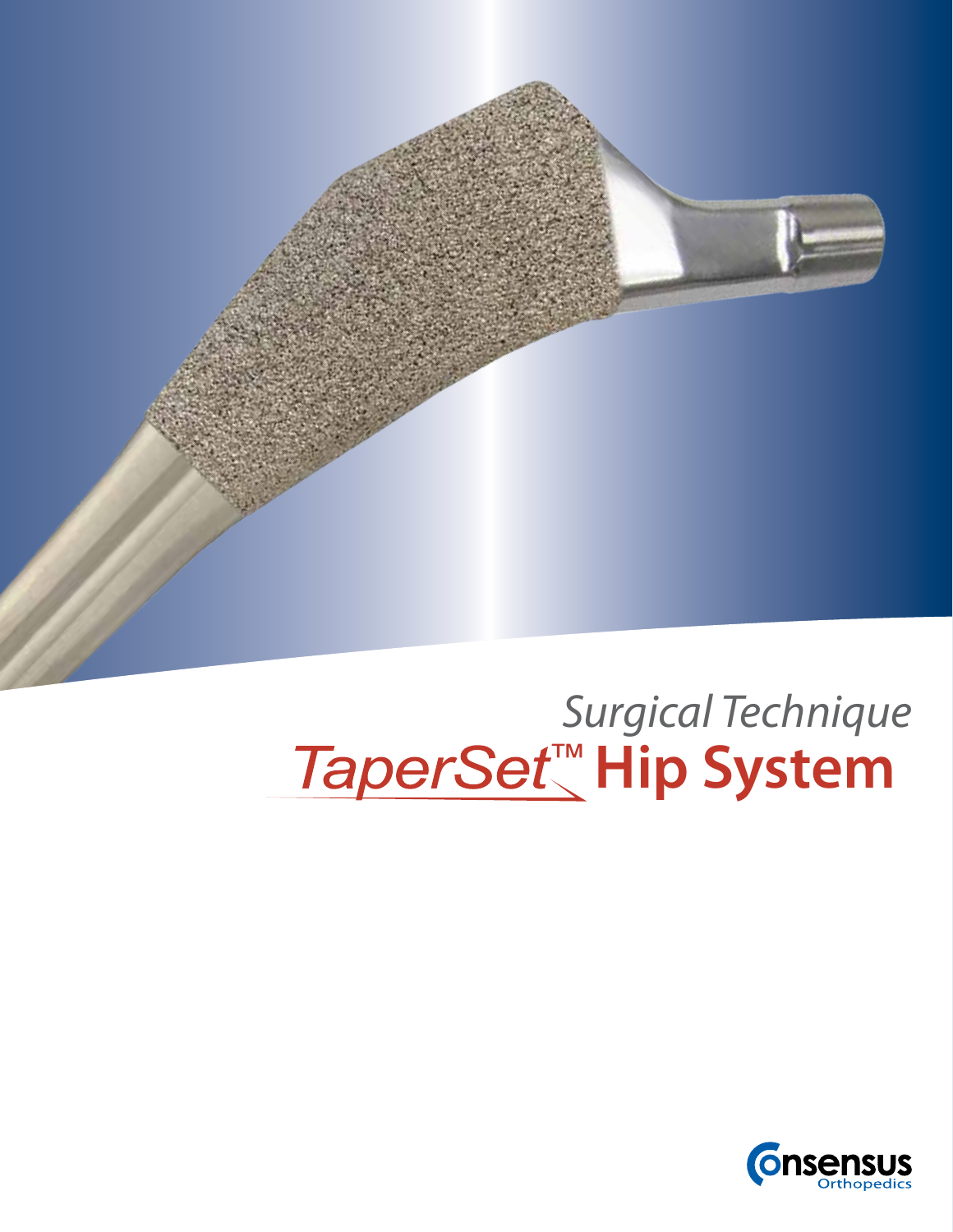#### *INDICATIONS FOR USE*

The TaperSet™ Hip System is designed for total or partial hip arthroplasty and is intended to be used with compatible components of the Consensus Hip System.

#### *The indications for use are:*

- A. Significantly impaired joints resulting from rheumatoid, osteo, and post-traumatic arthritis.
- B. Revision of failed femoral head replacement, cup arthroplasty or other hip procedures.
- C. Proximal femoral fractures.
- D. Avascular necrosis of the femoral head.
- E. Non-union of proximal femoral neck fractures.
- F. Other indications such as congenital dysplasia, arthrodesis conversion, coxa magna, coxa plana, coxa vara, coxa valga, developmental conditions, metabolic and tumorous conditions, osteomalacia, osteoporosis, pseudarthrosis conversion, and structural abnormalities.

The TaperSet™ hip stem is indicated for cementless use.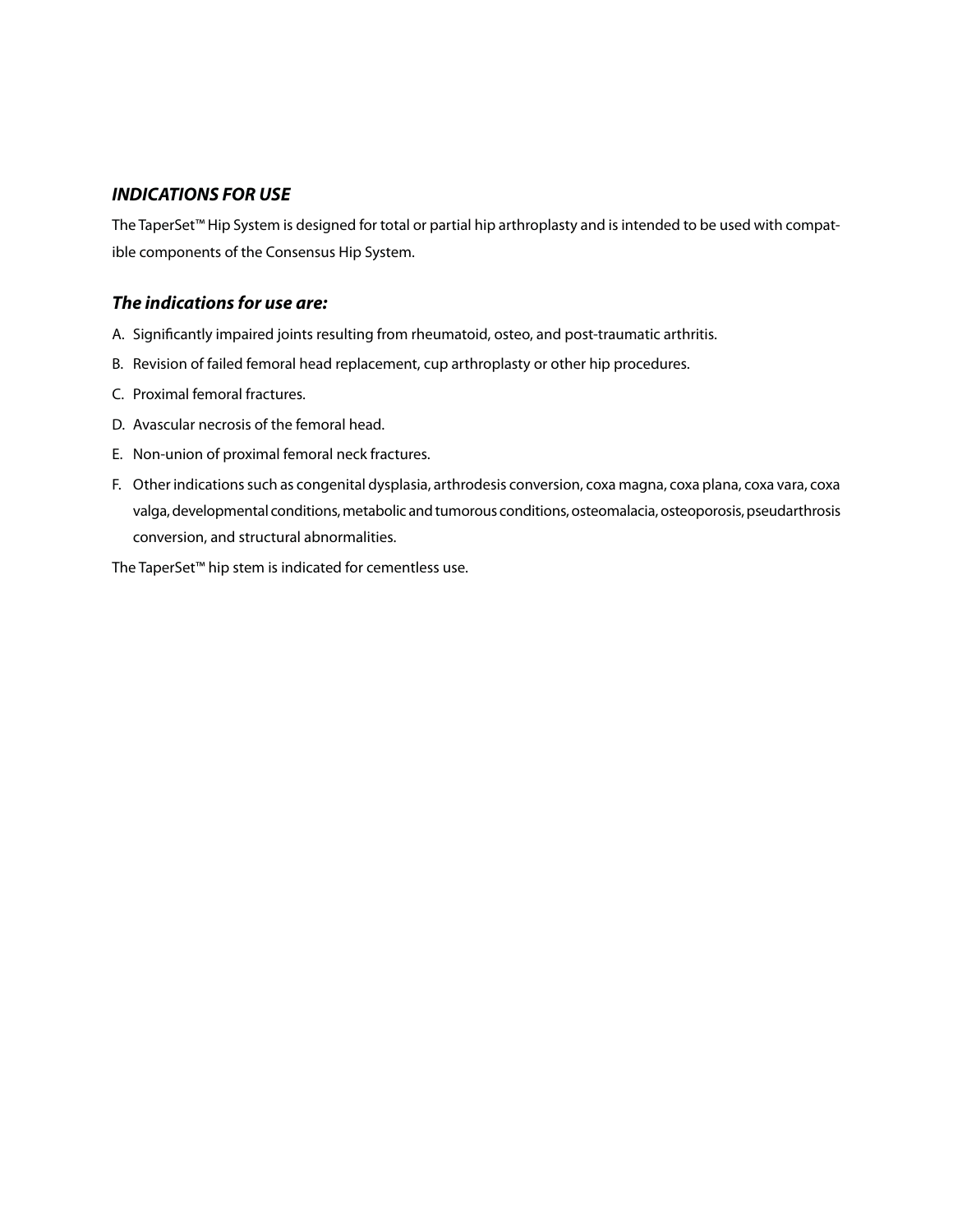# *TaperSet™* Hip System **Surgical Technique**

## **Table of Contents**

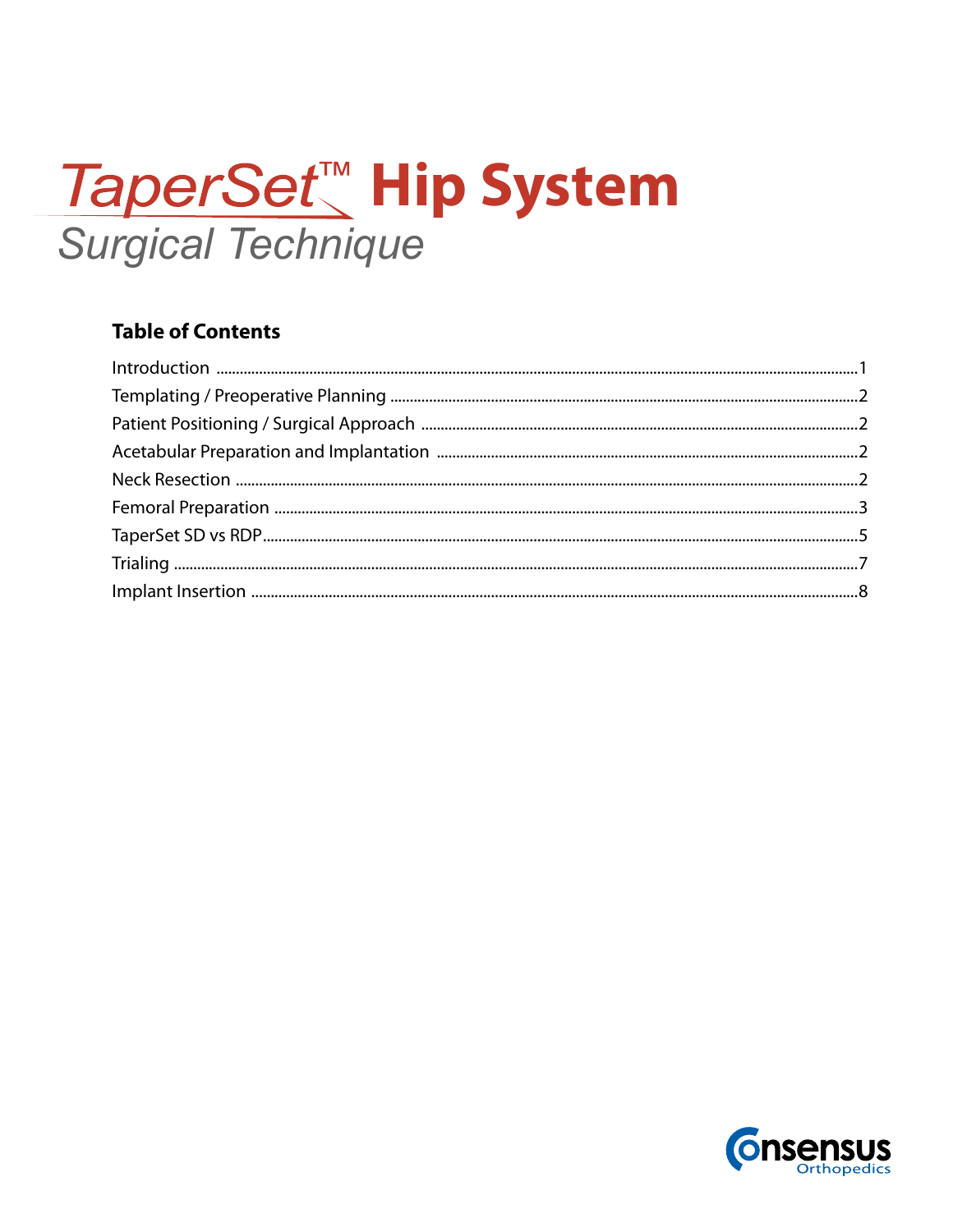### **Introduction**

The TaperSet Total Hip System was designed to provide surgeons a proven hip system with offset versatility based upon the experience and success of the Mueller flat tapered stems of the past 30 years. The TaperSet Total Hip System incorporates the following design features:

- • Dual taper wedge geometry provides stability in both the mediolateral and anteroposterior planes.
- 135° neck angle allows for restoration of joint mechanics.
- Neck geometry allowing for a maximum range of motion.
- 12 Standard and 12 High-Offset options to restore biomechanics without lengthening the leg.
- • Proximal circumferential porous plasma spray coating provides for biological fixation at the implant-bone interface.
- • Ti-6Al-4V alloy has proven biocompatibility without excessive stiffness.
- Instrumentation designed for accuracy and simplicity.
- 12/14 Neck Taper Compatible with Consensus® Femoral Heads.
- The Reduced Distal Profile Taperset Stem, "RDP", offers an improved distal sizing option in narrow "Type A" femurs and optimal fit in proximal-distal mis-match sizing.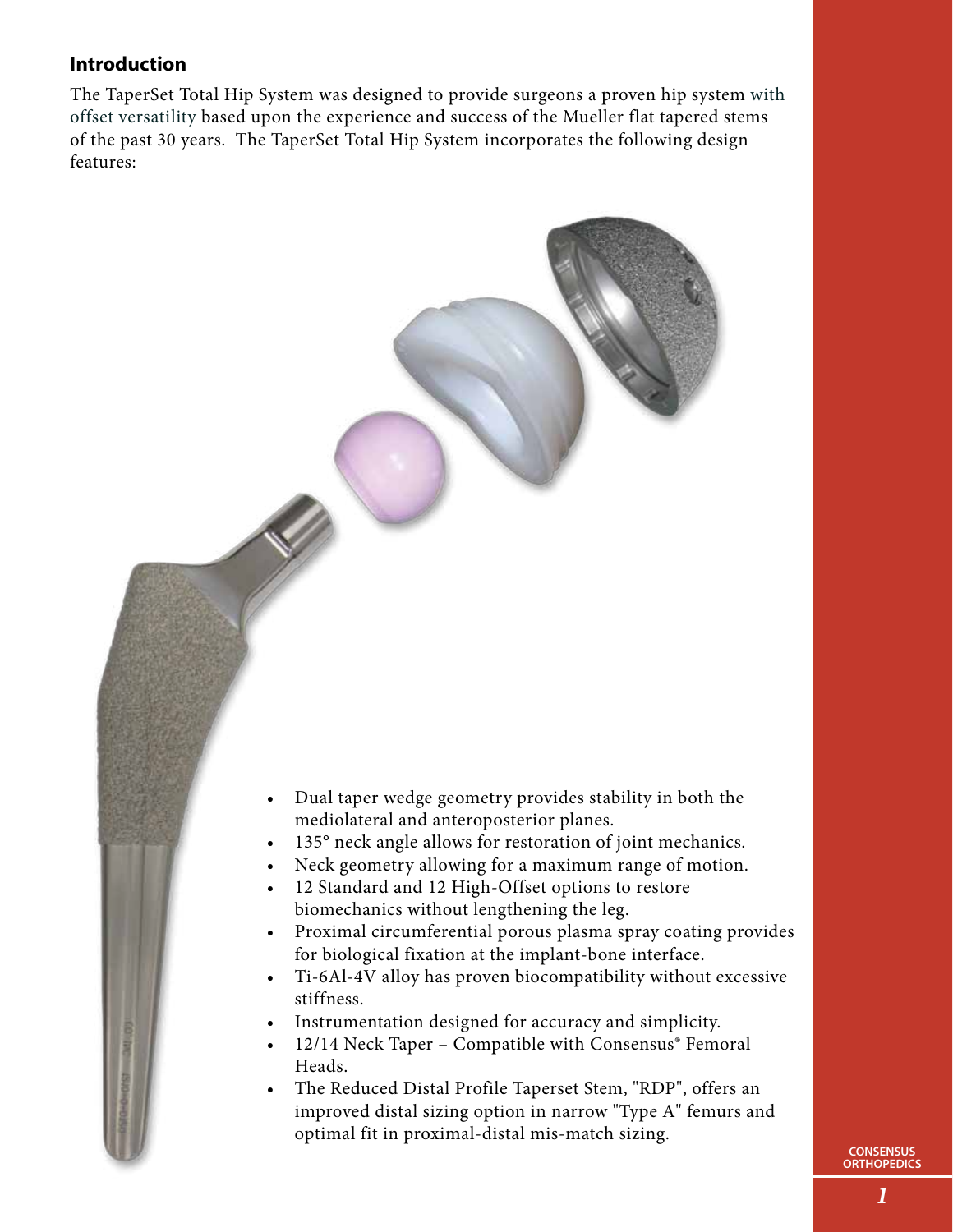

#### **Templating/Pre-Operative Planning**

Selection of the appropriate TaperSet Resection Guide component should be planned pre-operatively Resection Guide to predict hip alignment, implant size, offset, and position. Consensus® acetabular component and TaperSet component x-ray templates are available.

### **Patient Positioning/Surgical Approach**

Multiple surgical approaches can be used with The TaperSet Total Hip System from postero lateral to the anterior approach. Surgeon experience and patient needs should dictate which approach is used.

### **Acetabular Preparation/Implantation**

The TaperSet Stem has been approved and designed to be implanted with the Consensus® Bipolar/Unipolar and CS2™ Acetabular Components. Surgical techniques are available for each of these implant systems from Consensus Orthopedics.

After implantation or selection of acetabular or endo-prosthesis, femoral preparation can proceed.

#### **Neck Resection**

Utilizing the TaperSet *Femoral Neck Resection Guide* or any TaperSet broach the femoral neck osteotomy level can be determined. Align the neck resection guide down the long axis of the femur (Figure 1). Determine the resection level by measuring a preoperatively determined distance above the lesser trochanter. Once properly aligned, mark the resection line using electrocautery or methylene blue. Resect the femoral head.



Fig. 1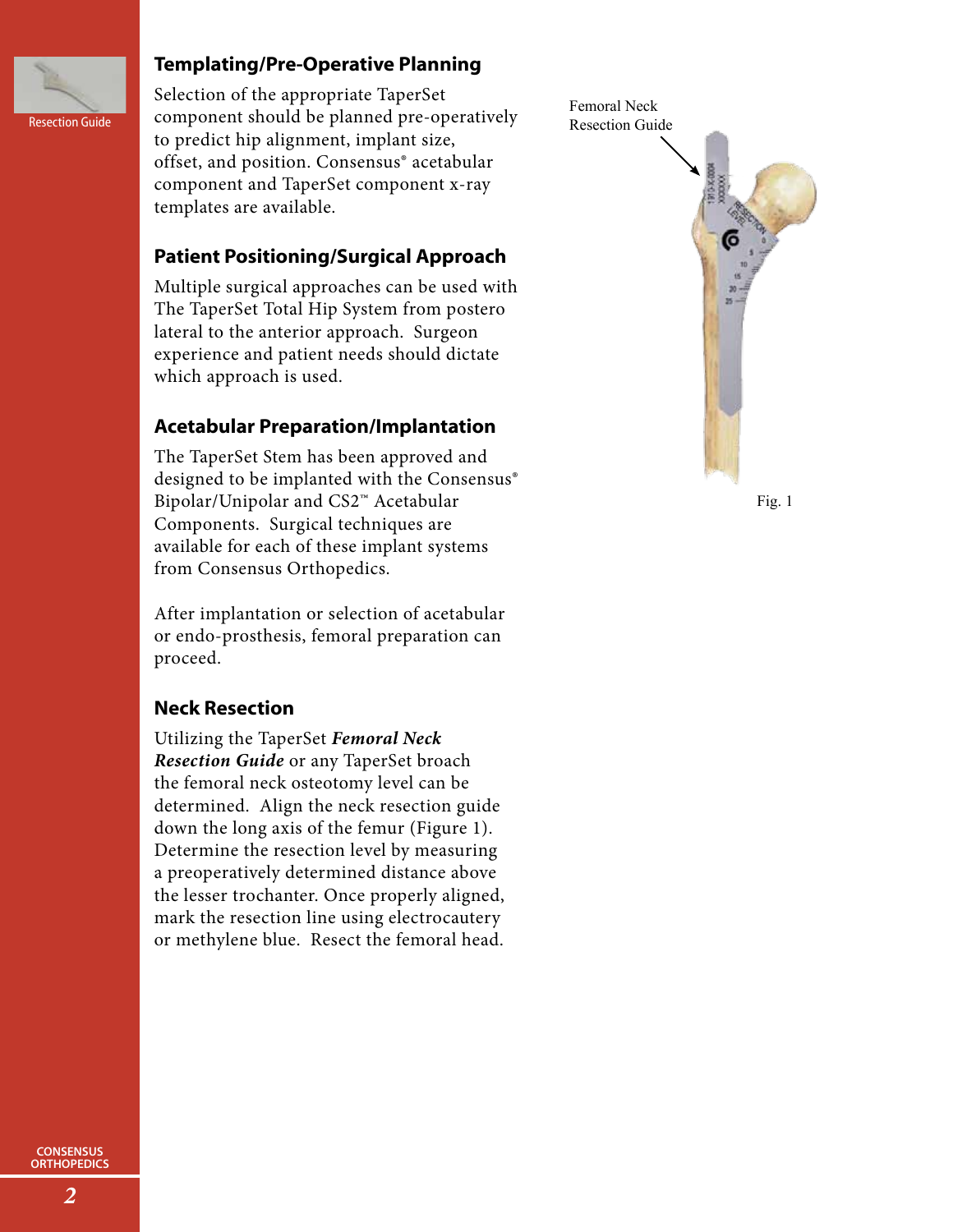

#### **Femoral Preparation**

The *Box Chisel* should be used to open the lateral neck and prepare a lateral entry to the femoral canal (Figure 2). Portions of the medial greater trochanter may need to be removed to allow for correct lateralized entry of TaperSet broaches. Maximizing lateralized entry position will assist in preventing implant under-sizing and varus positioning.





Universal T-Handle (Quick Connect) 0800-0-1600



Femoral Alignment, Short (Quick Connect) 2810-0-0101



**CONSENSUS ORTHOPEDICS**

*3*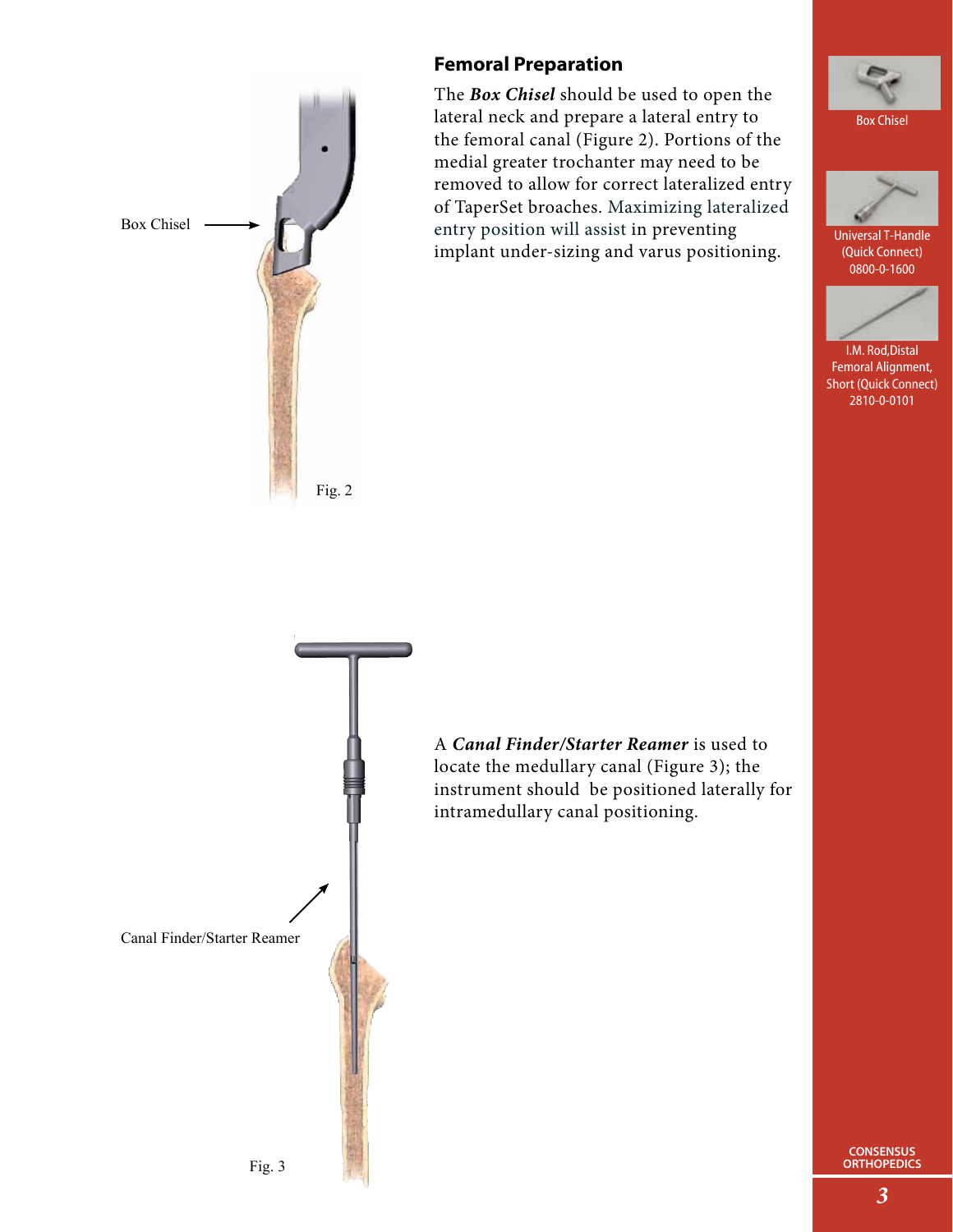

The *Mini Broach* is used to begin the femoral broaching. Orient the broach for planned version and begin lateralization of subsequent broaches (Figure 4).





The *Broach Rasp* can be used to remove bone laterally in the canal, smooth any endosteal irregularities, and further prevent varus positioning of broaches (Figure 5). Progressive broaching with the appropriate broach, Standard or RDP, is followed until the preoperative sized broach is seated, or an appropriate sized broach is seated and has filled the proximal femur in the mediolateral (ML) plane.

*Note: The distal portion of RDP broaches have been TiN coated to appear purple, represented by crosshatched section* (Figure 6)

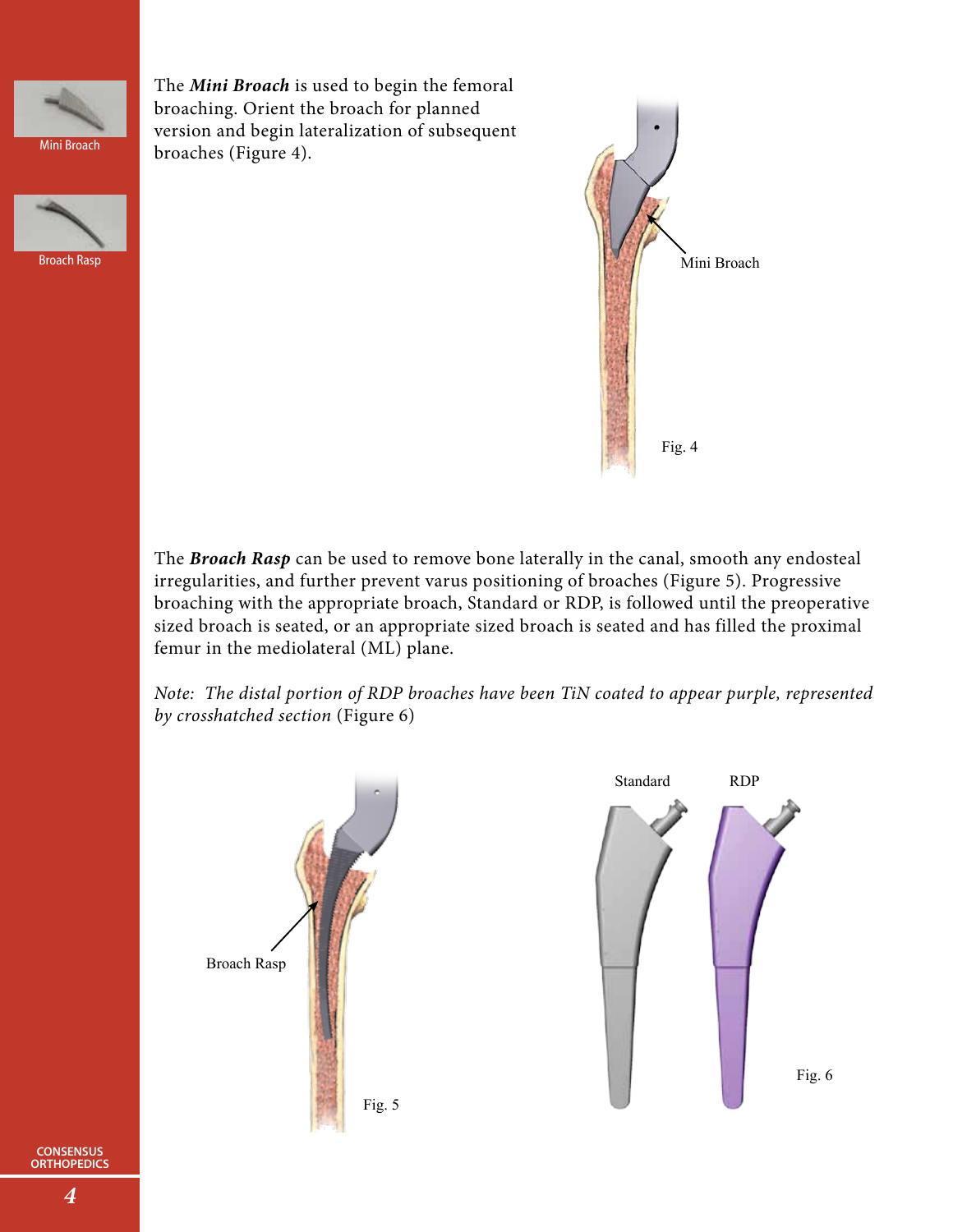## **TaperSet™ Stem Options**

Sizing Chart



| <b>Size</b>       | $\mathfrak{C}(\mathbf{V})$ |
|-------------------|----------------------------|
| 5mm               | $129$ mm                   |
| 6mm               | 131mm                      |
| 7.5 <sub>mm</sub> | 134mm                      |
| 9mm               | $137$ mm                   |
| $10.5$ mm         | $139$ mm                   |
| 12mm              | $142$ mm                   |
| 13.5mm            | 145mm                      |
| 15mm              | 148mm                      |
| 16.5mm            | 152mm                      |
| 18.5mm            | $155$ mm                   |
| 21mm              | 160mm                      |
| 24 <sub>mm</sub>  | 166mm                      |

Table 1

|                    | $\mathbf{W}$    |            |
|--------------------|-----------------|------------|
| Size               | <b>Standard</b> | <b>RDP</b> |
| 5mm                | 5mm             | N/A        |
| 6mm                | 6mm             | N/A        |
| 7.5 <sub>mm</sub>  | $7.5$ mm        | N/A        |
| 9mm                | 9mm             | N/A        |
| 10.5 <sub>mm</sub> | 10.5mm          | 9mm        |
| 12mm               | 12mm            | 10.5mm     |
| 13.5mm             | 13.5mm          | 10.5mm     |
| 15mm               | 15mm            | 12mm       |
| 16.5mm             | 16.5mm          | 13.5mm     |
| 18.5mm             | 18.5mm          | 15mm       |
| 21mm               | 21mm            | 16.5mm     |
| 24mm               | 24mm            | 18.5mm     |

Table 2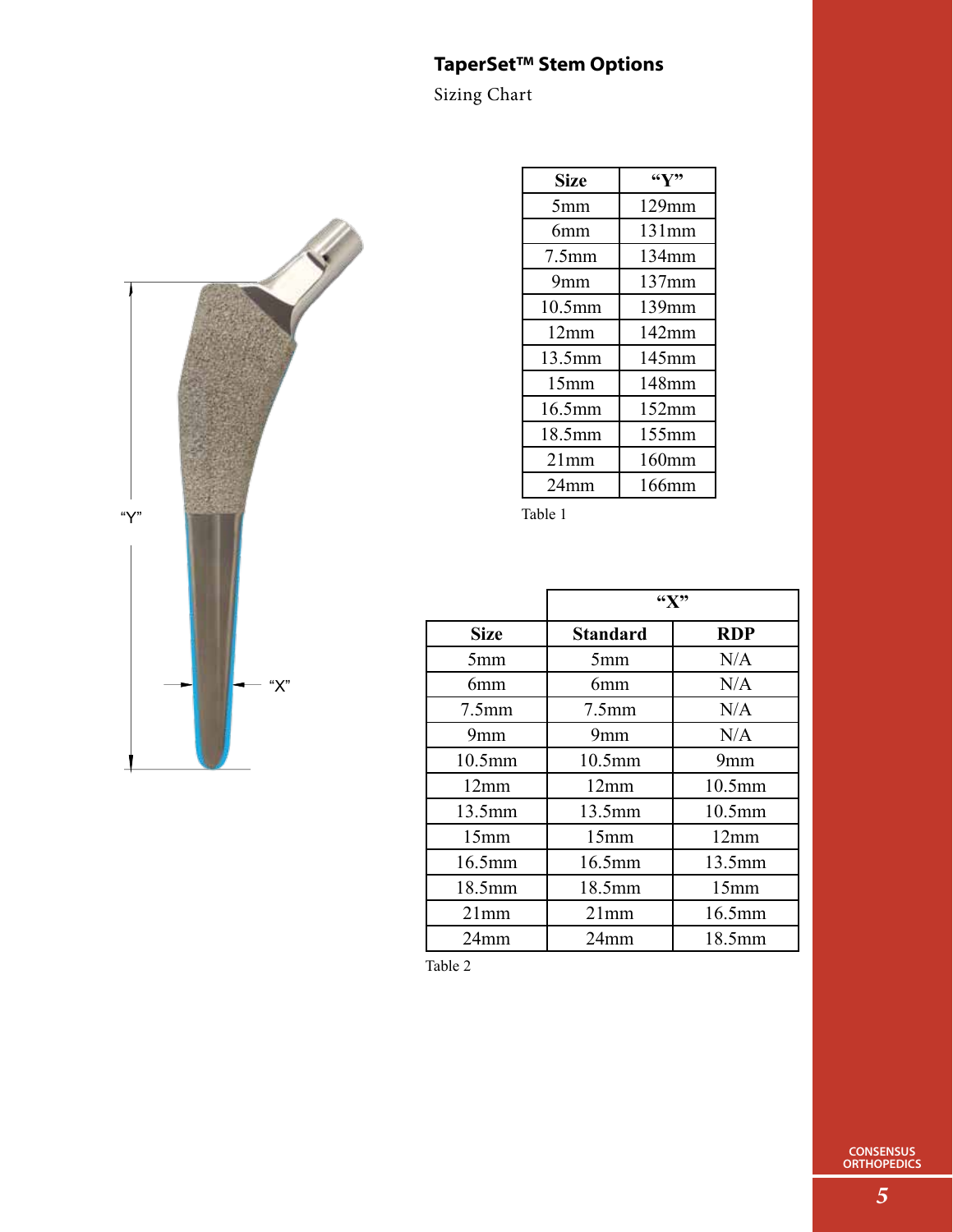

Taperset Broach



Taperset RDP Broach

The ML axis of the broaches should be oriented with the ML axis of the femoral neck and provide correct anteversion (Figure 7).

Anticipate some residual AP gap which will not compromise stem fixation. This may optionally be addressed with a small amount of bone graft after the stem insertion.

The final broach should fit in the ML plane without excessive effort, seat fully, and be rotationally and axially stable in the canal.

*Note: There is 0.25mm of press in the implant relative to the broaches. Depending upon bone quality, the broach rasp may now be used to further smooth the possible endosteal irregularities. Press tolerance is near oneto-one and designed to give the surgeon an accurate representation of implant positioning during broaching.* 

Final calcar trimming should be accomplished by freehand saw technique, with broach removed, to minimize risk of neck fracture.

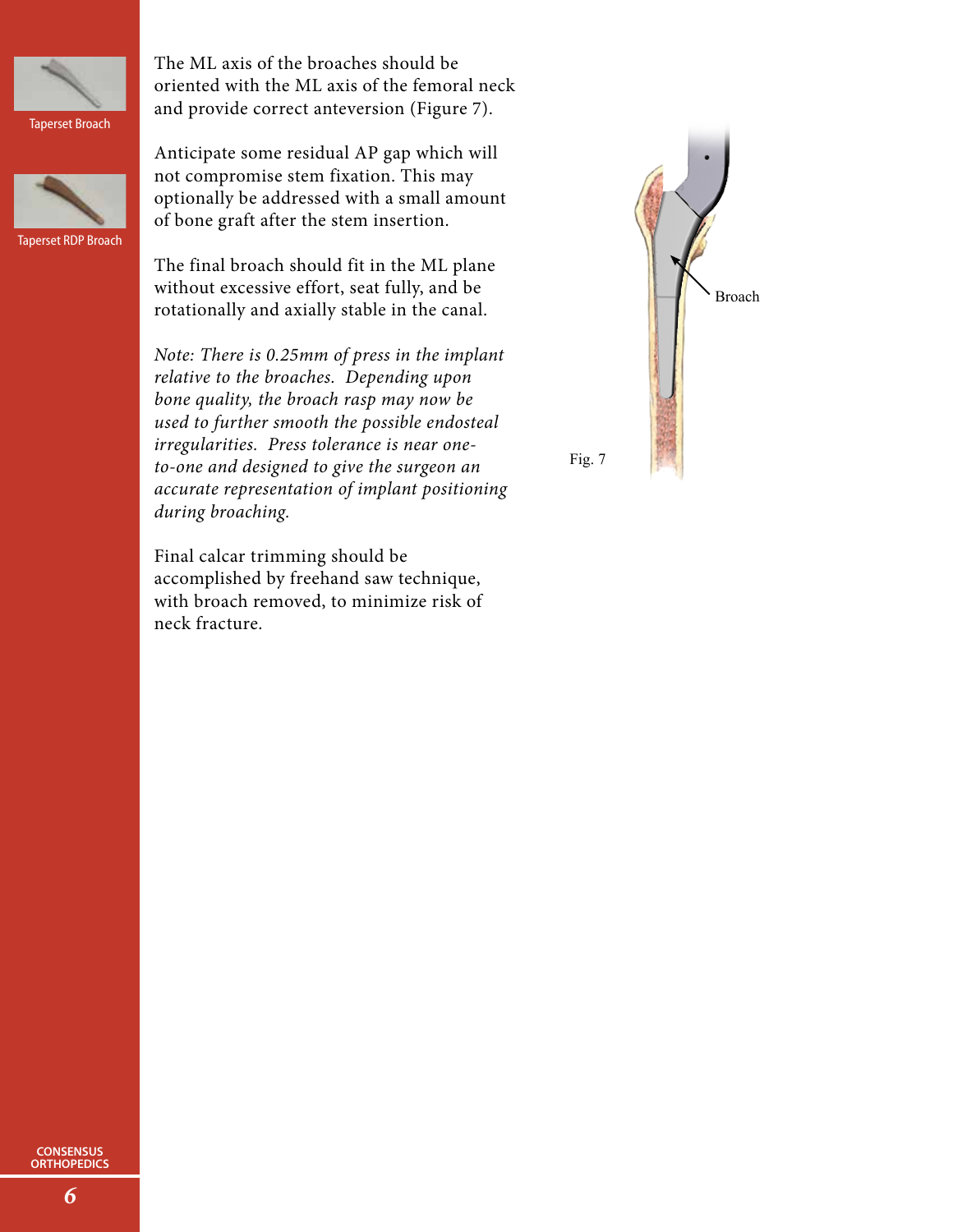

## **Trialing**

Standard and lateral offset *Neck Trials* are available for each stem size. Each neck trial fits two different sized broaches. Offset is increased, via direct lateralization, by 7mm from the standard to the High Offset option. Place the appropriate neck and femoral *head trial* (femoral head diameter is determined by the acetabular implant selected) on the *broach* (Figure 8)\*. The hip is then reduced to assess leg-length and joint stability through a full range of motion.

When trial reduction is completed, remove trial head and trial neck. Reattach the *Broach Handle* and remove the broach, being careful not to enlarge the prepared canal.





Lateral Neck Trial



Femoral Head (28mm)



Femoral Head (32mm)



Femoral Head (36mm)



Taperset RDP Broach



Taperset RDP Broach

**CONSENSUS ORTHOPEDICS**

Fig. 8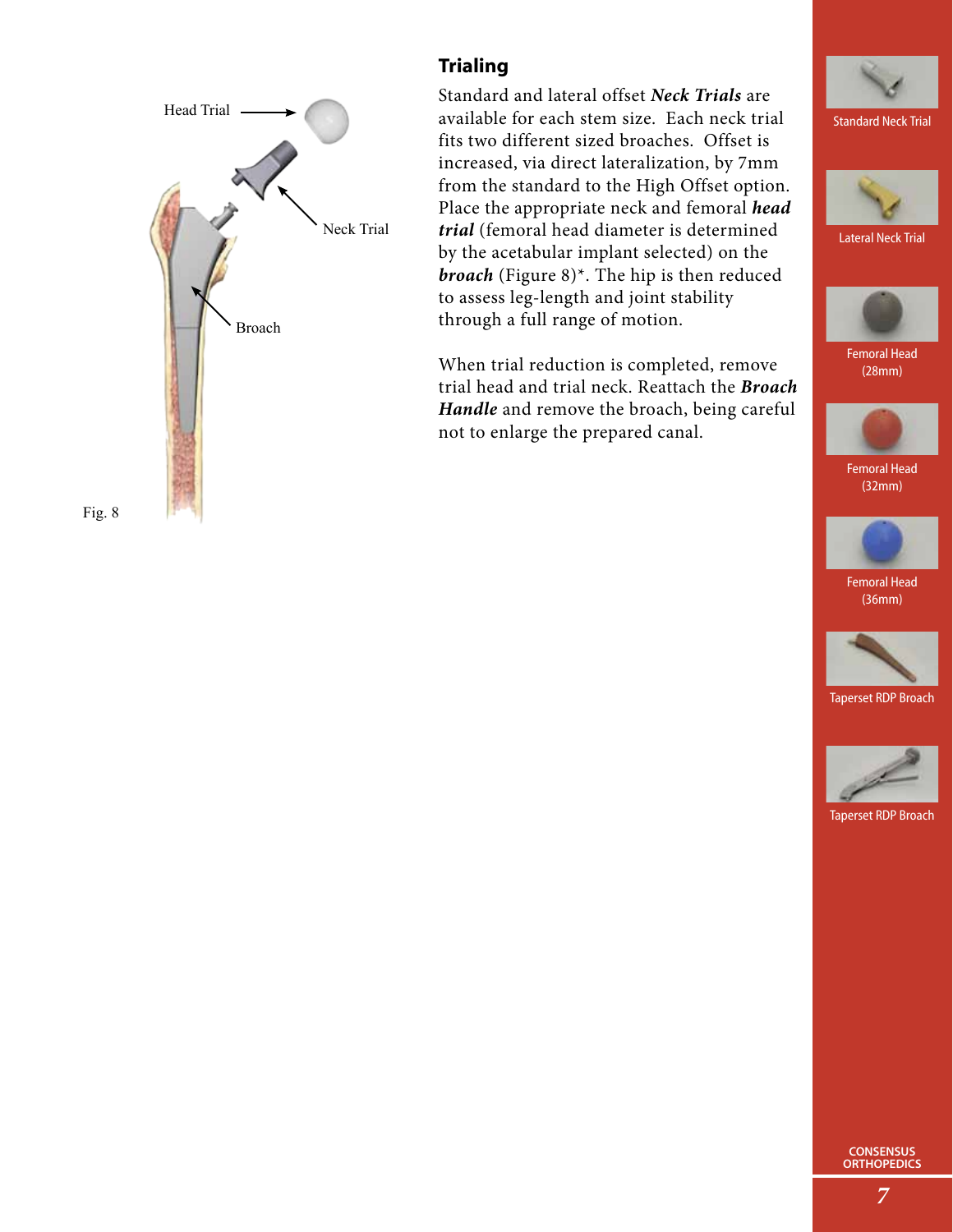

Femoral Head Impactor

#### **Implant Insertion**

The selected TaperSet Femoral component, standard or RDP is attached to the *Stem Driver*, threading it to the stem.

Align the stem with the prepared femur and insert the stem manually until resistance is encountered (Figure 9). Final positioning can be progressed using a mallet to drive and seat the stem. Caution should be used if unusual resistance is encountered while driving the implant to prevent possible fractures. Should resistance be encountered remove and reevaluate the femoral canal preparation. Consider further broach rasp expansion of ML dimensions.

Once the femoral component is seated, femoral head trials can be used to reassess hip stability and leg length. This can assure proper final implant position and identify any differences between trial and final implant seating.

Though not essential for fixation, bone grafting of any residual AP gap may further seal the femoral canal depending upon surgeon preference.

The appropriate sized Femoral Head is selected and seated to the stem. Using the *Femoral Head Impactor* (Figure 10), seat the Femoral Head using gentle taps of the mallet. Cleaning and drying of the tapers is recommended to prevent debris between the tapers.

The hip is then reduced and ROM assessed before closure.